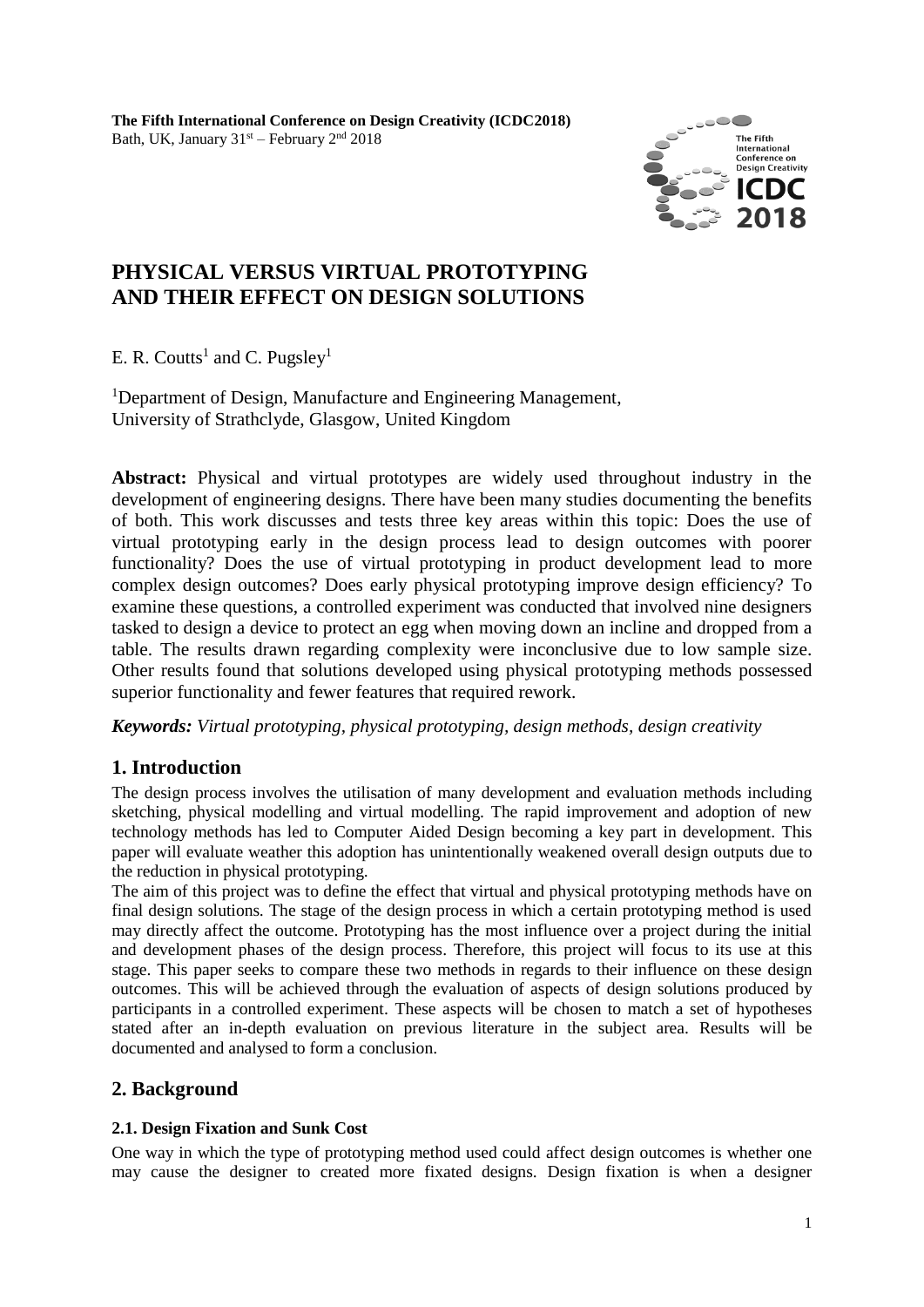unintentionally limits the number of ways they are able to solve a problem. This is generally believed to be a negative phenomenon as it may lead to a reduction in novelty and creativity of ideas. This is an area of design research that has been evaluated in detail in previous works (Walker, 2010).

Another phenomena that occurs during the generation and development of new designs is the theory of sunk cost. Viswanathan's (2011) work describes the theory of sunken cost as; '*the reluctance to choose a different path of action once significant money, time or effort is invested in present one.'* This is a negative phenomenon that can lead to design fixation. Changing a physical prototype requires more resources that a virtual CAD model. This may suggest that there will be a higher design fixation rate in physical prototyping. Although it is also stated that it is difficult to gain an accurate result regarding sunk cost in a controlled environment as there is very little of the participants own cost sunk into the experiment when compared to real life situations. Therefore, observational studies are more accurate in this area.

The evaluation of design fixation improved the understanding of how prototyping methods may affect design outcomes. Although, no testing will be done in this project regarding the presence of design fixation. To fully test for the presence of design fixation a specialised experiment is required to be conducted such as in Viswanathan's (2012) work. This required a simplistic design problem to allow the participants to create as many solutions as possible to measure the percentage of functional ideas and subsequently categorising them in terms of novelty. Many papers have already investigated the effect and cause of design fixation in great depth (Crilly, 2017), whereas, there is little investigation into the effect on functionality, efficiency and complexity. The evaluation of design fixation would interfere with the testing of these other metrics.

### **2.2. Design Outcome Functionality, Efficiency and Characteristics**

The functionality of a final design is dependant on its ability to fulfil the purpose it was designed for. A set of requirements for a design is often known as a Product Design Specification (PDS) (Pugh, 1987). Functionality of a product can be measured through its conformance to the PDS. If the final design is fit for purpose and performs optimally there will be fewer repairs resulting in lower maintenance costs in post-production, as well as improved customer satisfaction. On a similar note, design efficiency is a measurement of the time required to create a successful design. This metric is of importance as the objective of design efficiency is to minimize cost (Aas, 2002). Designers work is costly, if a quality solution can be created with less time overall process costs are reduced. The success of a low-cost product relies on its manufacturability. This is something that also depends in its design characteristics. These characteristics include; geometric complexity of components, product size, number of parts and types of material used. Design for Manufacture and Assembly guidelines state that these can directly influence the ease with which a product can be manufactured (Boothroyd, 1994). If a component possesses complex geometry such as asymmetric or irregular shapes, more processes are required to manufacture it. It is proposed that prototyping methods may have an effect on final design characteristics, which is an understudied area of design evaluation. If a certain prototyping method is found to have more chance of developing products with high functionality and desirable characteristics, this may be valuable to industry to save production costs.

#### **2.3. Physical Prototyping**

One form of model making is the physical model, which can involve rough visual and shape representations to fully functional physical prototypes. These can be created through traditional manual techniques, rapid prototyping or a combination of these processes. The advantages of utilising physical models in various stages of the design process has been widely documented. Large automotive companies such Toyota uses the to find problems in design before the production process (Ward et al., 1995). Walker (2010) and Viswanathan (2011) have stated that their use early in the process improves feasibility and quality of designs as well as supplementing mental models. Benefits of physical prototypes have also been found in teaching. Lemons (2010) found that model building helped engineering design students generate, visualise and evaluate ideas. It's use also resulted in improved creative thinking and made students more aware of their own design strategies.

Existing literature has conflicting results regarding physical prototypes effect on design fixation. Walker (2010) states that physical prototyping has no effect on design fixation from a test involving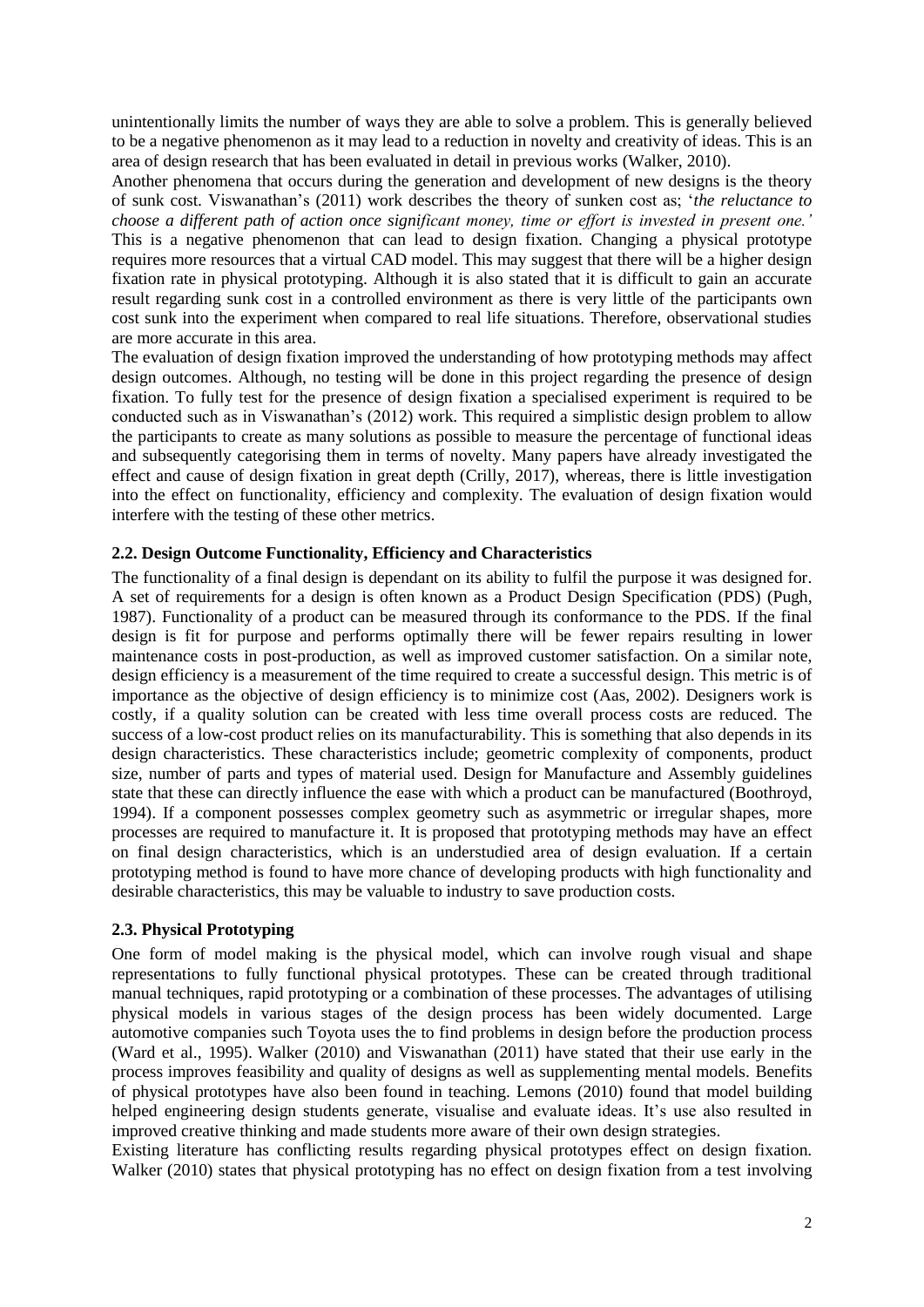the design of an energy harvesting device with mechanical engineering students. Viswanathan (2011, 2012, 2014) received varying results from three separate runs of a similar experiment. This experiment consisted of participants designing paperclips in order to investigate the effect of physical prototyping on fixation and functionality when compared to sketching. The first experiment found that early physical prototyping increases design fixation but increase final design functionality. The next experiment found no effect on fixation and an increase in design functionality. A final test found physical prototyping to reduce design fixation and have no effect on design functionality. These conflicting results highlight the need for further evaluation into the effects of physical prototyping, especially in comparison to CAD development.

### **2.4. Virtual Prototyping**

Virtual prototyping is an essential tool that is used throughout the design process. Virtual models can refer to any prototype created entirely in a virtual space that does not involve physical contact with the object being designed (with exception to the use of haptic devices in virtual environments). Virtual prototyping consists of computer-aided design (CAD), computer-automated design (CAutoD), computer-aided engineering (CAE), and Virtual Reality (VR).

3D modelling packages that are widely used in industry to create design solutions will be evaluated in this paper. These models are often used extensively before physical prototypes are made to reduce production time and costs due to their ease to make iterations (Chua, 1999). Robertson (2009) investigated the impact of CAD tools on creative problem solving and found that the use of CAD improves visualisation and communication when compared to solely sketching. It was also found to increases premature fixation when used in early in the ideation phase when not supplemented with additional creative processes such as sketching and group discussion. Other researchers also suggest drawbacks of the use of CAD in product design. Fadel (1995) stated that the visual hand co-ordination that is required to truly asses and understand the way that a design operates is not possible when viewed on a computer screen. Although the CAD technology has advanced considerably since these papers were written, they state the cognitive advantages of a physical model and how the lack of targetability in CAD may lead to poorer quality outcomes. This is something that has remained unchanged by technology with exception to virtual reality. This is a type of virtual prototyping where the designer creates a model in a virtual environment (Arastehfar, 2013). Due to its higher technology and resource requirements VR is not as widely used in industry at present.

#### **2.5. Summary of Key Theory's**

Studies evaluated have generally conflicted in regards to design fixation with some suggesting that fixation decreases with the used of physical modelling and others finding an increase. Most sources agree that functionality is increased as a result of physical prototyping. Many sources compare virtual reality to physical prototyping using experimentation. The negative effect that VR has on design perception was stated (Mengoni, 2009) along with the drawbacks of standard CAD that are also related to perception (Chua, 1999). Others state the many benefits of CAD that include reducing production time and costs due to easy editability (Walker 2010).

These studies have compared physical and virtual methods separately to other forms of visualisation such as sketching, using design fixation and functionality as metrics for evaluation. There is an absence of recent studies that compare these two methods directly using experimental investigation. This is likely due to the difficulty of comparing virtual and physical solutions accurately. A study that compares these two methods regarding outcome functionality and design fixation would be useful. In addition to these metrics for evaluation, a comparison between the solutions characteristics such as complexity would also be valuable to investigate their influence on production costs. The papers described in this study explore the influence that the type of prototyping method has on final design outcomes. From the background research conducted, the following hypotheses were drawn:

- *Hypothesis 1 -* The use of virtual prototyping early in the design process leads to design outcomes with poorer functionality.
- *Hypothesis 2 -* The use of virtual prototyping early in the design process leads to design outcomes with more complex geometry's.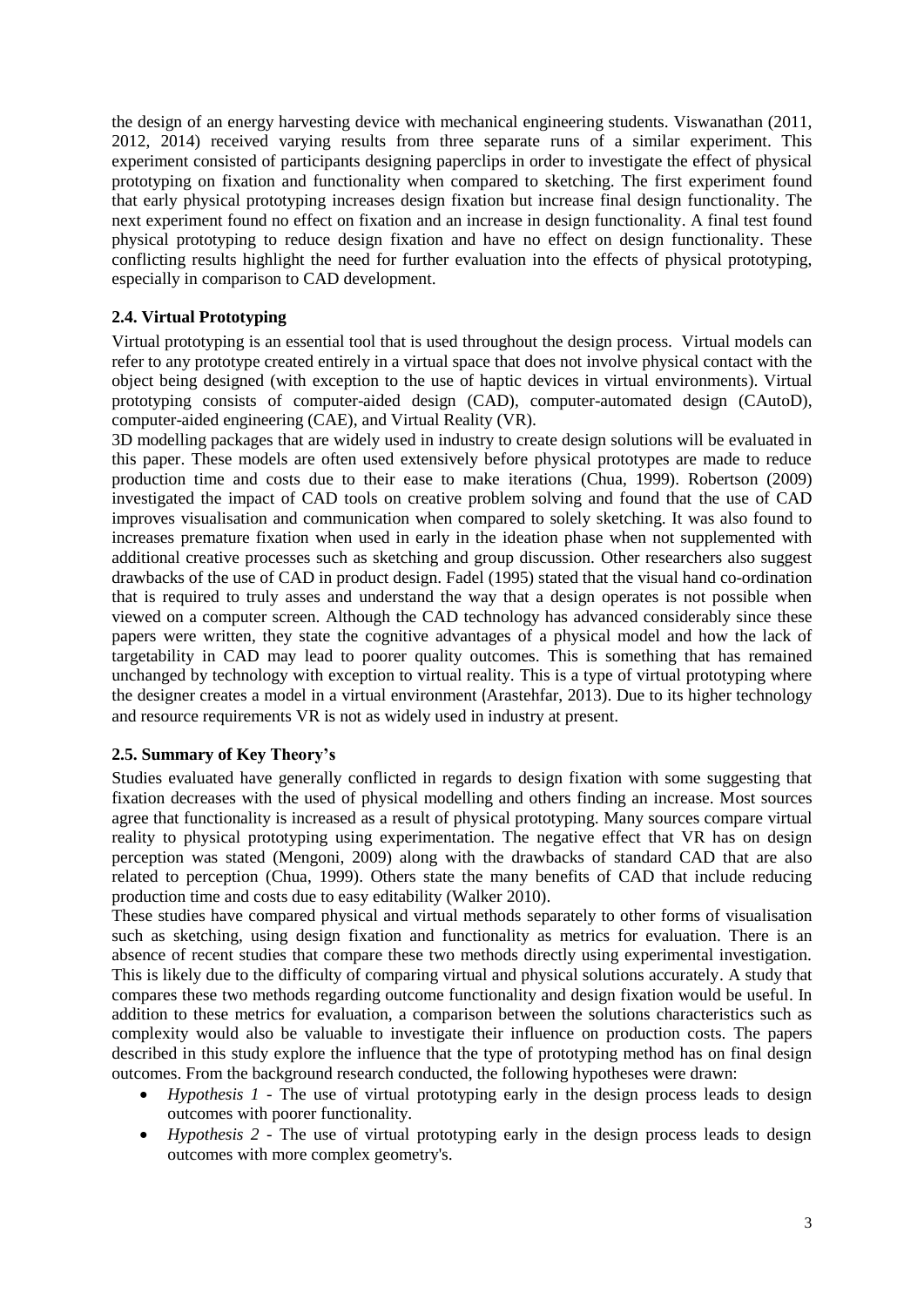• *Hypothesis 3 -* Early physical prototyping will reduce the overall design process time by preventing rework in later stages.

# **3. Method**

## **3.1. Overview**

Hypotheses were evaluated through a controlled experiment at the University of Strathclyde designed to directly compare physical and virtual prototyping methods. The participants are tasked to design and test a final physical prototype to solve a design problem. The experiment contained three separate controlled conditions for which participants were randomly assigned. The first condition represented a circumstance where the designer primarily uses physical prototyping to develop their solution before creating a final design. The second condition simulated a designer using virtual prototyping in the early stages of the process to develop their design before going on to build a final solution based off this design. The final condition acted as a control where the participant was not limited. The final prototypes were photographed before and after testing and evaluated against criteria created to test the hypotheses.

### **3.2. Design Problem and Materials**

Participants were asked to build and test a device that will protect an egg from breaking when moved down a 10-degree incline and dropped from a table 90cm tall. This problem is derived from the classic team building exercise that involves building a device that will prevent an egg from breaking when dropped (Ermer, 1996). To add levels of complexity the device was required to move down an incline and allow the egg to be removed without damaging the device. This prevented participants from simply wrapping the egg in a soft material to complete the task. A PDS (Pugh, 1987), defined in section 2.2, with these details was provided to participants. This test was chosen as it has a large area for creativity and solutions can be both complex and simple. The level of success can be determined by the severity of the breakage as well its compliance to the PDS. This design problem aimed to emulate the entire design process on a small scale. The participants were permitted to use any materials and tools available in the department workshop. This includes a range of resources, from structural building material such as timber and plastic tubing to softer materials such as soft foam and bulwark for shock absorption. Participants were given a tour of the workshop to refresh their memories about what was available.

| <b>Physical Condition</b>   | <b>Virtual Condition</b>  | Time (mins) |
|-----------------------------|---------------------------|-------------|
| Initial Sketching           | Initial Sketching         | 10          |
| Sketching/Rough Prototyping | Sketching/CAD Development | 30          |
| <b>Build Final Model</b>    | <b>Build Final Model</b>  | 40          |
| <b>Test Final Model</b>     | <b>Test Final Model</b>   |             |
| Survey                      | Survey                    |             |

**Table 1**. Time restrictions

## **3.3. Procedure**

Overall nine participants took part in the experiment, allowing for three in each condition. Participants were all individuals with at least 5 years of training in design engineering. Participants had experience in a workshop environment and were competent with the CAD software Solidworks accordingly they could be placed randomly in any of the conditions. After a pilot study was conducted to identify any major problems with the experiment, the study was conducted over a two-week period with three groups of participants. Due to practical experimental limitations, a time limit was set for the test of 90 minutes per group. The first two tests had time restricted periods set for brainstorming, development and final building. These timings were kept as similar as possible to prevent bias. Participants were notified of time limits, they were allowed to complete each stage early or were moved on to the next phase when the time ran out. The third group were not restricted and acted as a control. A survey was presented to the participants at the end of the experiment to gain additional information about the test. Additional instructions were given to the participants that encourage different ideas and prevented excessive use of material. This made the challenge more difficult as the participant had to make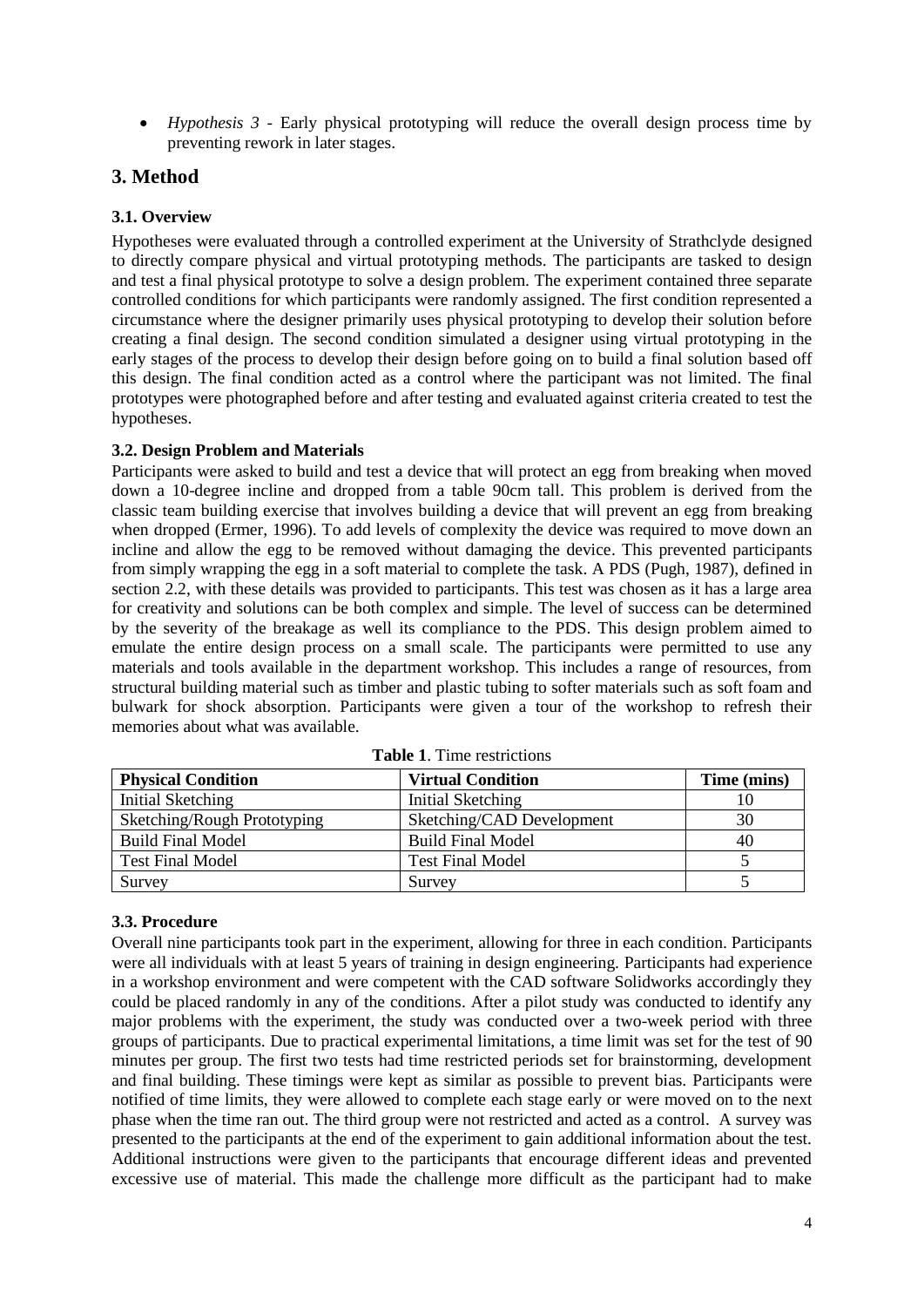efficient use of material. **Error! Reference source not found.** shows the structure for the two restricted experiments.

### **3.4. Testing Periods and Conditions**

Before beginning this set was given a tour of the materials available in the workshop so that participants had an idea of what is available. Both restricted environments included this stage. It is meant to represent the concept generation period of the design process where participants convert their mental models into quick sketches. They were given the required resources to do this (paper, pens and pencils). The pilot experiment found that 10 minutes was sufficient sketching time due to the simplicity of the challenge. Participants were allowed to use any brainstorming method they were familiar with. They were told to explore as many ideas as possible and choose a single solution by the end of this section. Participants were allowed to change their idea in later stages if the initial idea was not found to be feasible. Sketching was also permitted throughout the experiment to supplement prototyping methods. In the physical prototyping condition, the participants could spend 30 minutes on developing their chosen solution using rough prototyping in the workshop. An egg was provided to measure sizing but participants were not permitted to test until their final design was completed. After this period, they were asked to begin building their final prototype from scratch. This eliminated any advantage that might be gained by this group having a longer build time then the virtual prototyping group. After 40 minutes, they were asked to present their final product for testing.

In the virtual prototyping condition the participants were required to develop their selected design using the 3D modelling CAD package Solidworks. This package was chosen as it is most commonly used in the department and every participant had experience with this software. Once their model was completed they were asked to create a fully functional prototype of their design in the workshop. Technical drawings were created to allow the participant to easily measure the designs dimensions. Participants were asked to keep the design as similar to the CAD model as possible. Small changes were allowed but they were asked to note down what they were and state why the change was made in the survey at the end of the experiment. The time provided in this section for development and final building was the same as the physical prototyping environment to prevent bias.

The control condition had no time or method restrictions. This allowed the participant to spend as much time on each stage as well as the freedom to utilise any method for the development stage. The exact time spent on each section was recorded using a stopwatch. This information will be compared to the other conditions to see if participants would have benefited from additional time in a certain stage. Each method that was chosen was also recorded for later evaluation.

## **3.5. Metrics for Evaluation**

The successfulness of a design problems outcome can be measured in several ways which will be discussed in detail in this section. All environments were required to complete a final model by the end of the process. This allowed each result to be evaluated based on tangible criteria, eliminating the need for expert judgement or simulation, which could result in inaccuracies or bias. These tangible evaluation metrics include; conformance to PDS, design characteristics, and time spent.

To measure functionality, a brief PDS was provided to the participants at the start of the process. These required the device to move, allow the egg to be removeable without breaking the device, and prevent egg fracture. Each completed designs ability to conform to these PDS was used to directly measure their functionality. The result of first two of these points can be determined with yes or no whereas the egg breakage was measured in multiple ways. First the severity of the break from 1-5 for which a scale with examples shown below in [Figure 1.](#page-4-0)

<span id="page-4-0"></span>

**Figure 1.** Egg breakage severity scale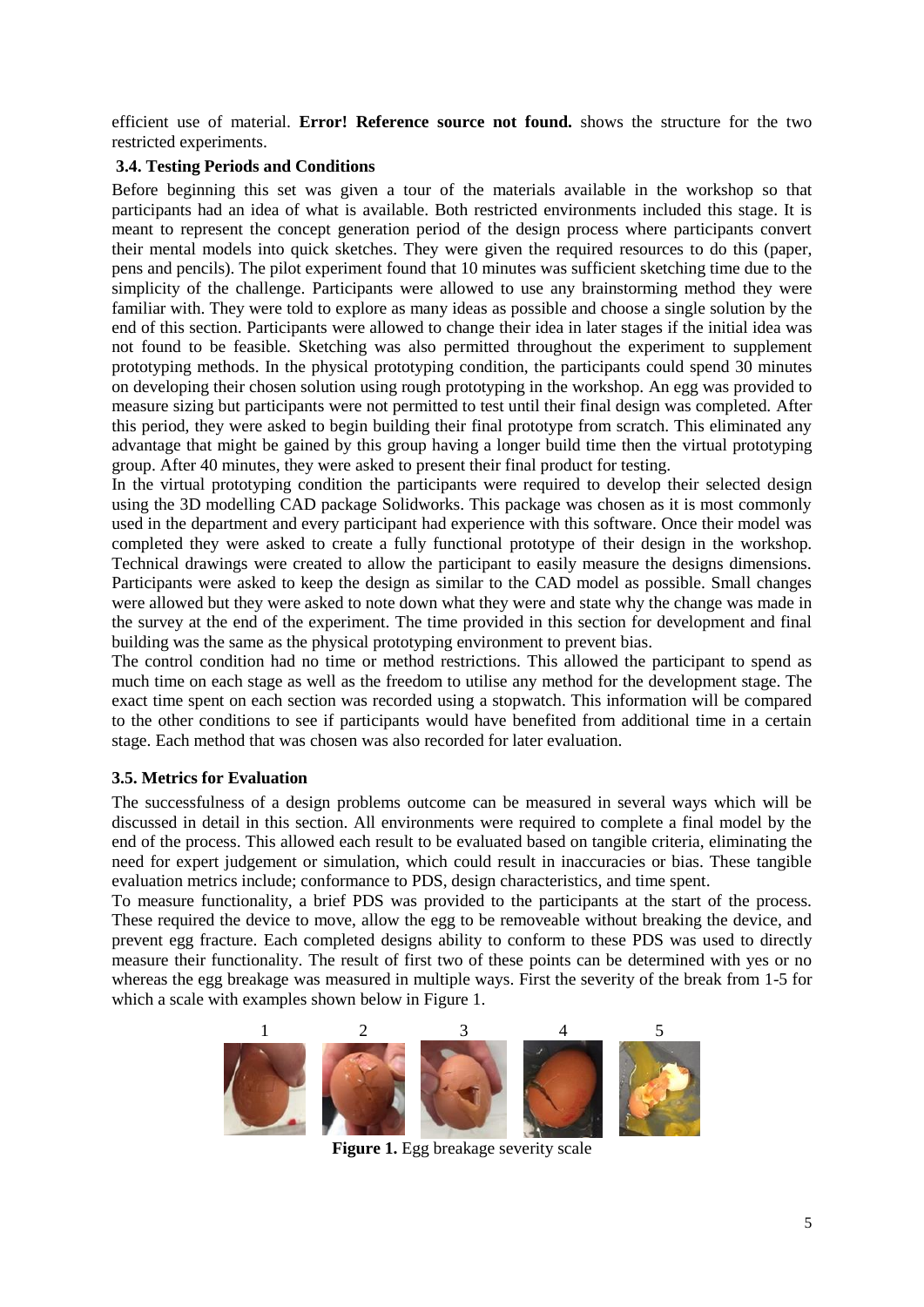The number of times that the egg could be dropped without breakage was also used to measure each designs conformance to this PDS point. If a design could prevent the egg from breaking three times testing was ended and it was assumed to be able to continually perform successfully. These assessments were noted at the time of testing on an evaluation sheet.

Mentioned earlier, the success of a final product often depends on its ability to complete the purpose it was designed for and its cost efficiency. These are directly related to the chosen characteristics for evaluation. These included; geometric complexity, number of components, number of types of material, and the overall size of solution. To measure these design characteristics; the number of components and material types were counted at the time of testing and noted on an evaluation sheet. The complexity and size evaluations are rated through comparing results with other designs. This was achieved once all testing was completed by observing pictures taken of each completed design. Examples of designs at that show the overall range of complexity are shown below in [Figure 2.](#page-5-0)



**Figure 2.** Examples of designs with differing complexity.

<span id="page-5-0"></span>The time efficiency was measured using a stop watch to measure the exact time that was spent on each section. This was used during the control tests and if the participants completed a stage early. If participants could successfully meet the design criteria in a lower time this signified design efficiency.

## **4. Results and Discussion**

In relation to hypothesis 1 (refer to page 4) to understand the overall functionality of each ideas the mean number of successful drops and breakage severity are studied. The variation for each condition is shown in [Figure 3.](#page-5-1) Highly functional designs will score a high number of successful drops and a low breakage severity as this better satisfies the PDS given to participants. Evident in [Figure 3,](#page-5-1) the solutions developed using Physical Prototyping methods scored better functionality (high drop success without breakage and low breakage severity) compared to virtual prototyping. In addition to this, all solutions satisfied the PDS points that required the egg to be retrievable without breaking the device and move down the incline except one device in the physical condition that was not able to move. These results indicate that the use of physical prototyping improves the overall functionality and success of design solutions compared to virtual prototyping. This confirms the first hypothesis stated earlier. The control condition participants primarily used physical methods but failed to perform to the same level as the physical condition. This introduces some inconsistency to the findings.



<span id="page-5-1"></span>

<span id="page-5-2"></span>**Figure 4.** Graph of complexity results

In regards to hypothesis 2 (refer to page 4), participants created a large range of designs that had varying levels of complexity and size. Detailed earlier, each designs' overall complexity was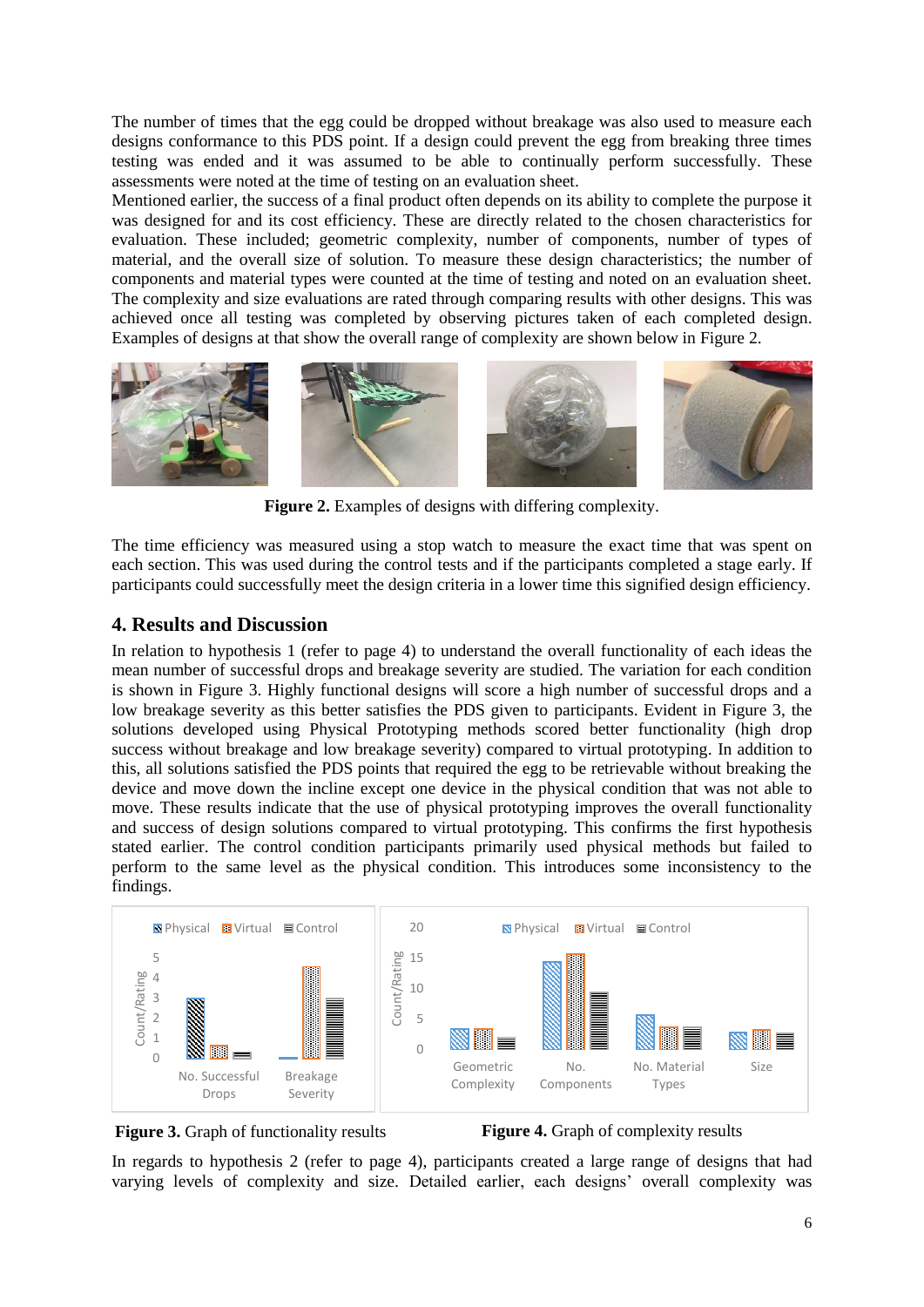evaluated using four separate metrics that were analysed once experimentation was completed. This data is presented in [Figure 4.](#page-5-2) In each metric, higher values result in overall higher design complexity which will correlate to higher manufacturing costs.

The results produced no clear indication of either method causing the creation of more complex solutions. Both prototyping techniques resulted in the same geometric complexity. Whereas other metrics indicated that design developed using virtual prototyping will contain slightly more components with fewer types of materials. The prototyping method used was not found to have an influence on size of final solution.

Hypothesis 3 (refer to page 4) was evaluated using two metrics, time and reworked features. The time spent by participants on each stage was recorded using a stopwatch. The number of features that were reworked were split into two sections, after the development phase had finished and what the participants would rework if they had more time after tests. This information was gained in the postexperiment survey. The higher the mean rework value the lower the overall design efficiency as it is assumed that rework will increase process time and cost. The numbers presented in [Figure 6](#page-6-0) and [Figure 5](#page-6-1) are mean values. The development and final build segments in the control group are represented with a gradient as participants stated did not have a clear development phase and were developing their idea while simultaneously building a final solution. This is also why there is a smaller post-development rework value for the control as some participant did not have a clear development phase.



<span id="page-6-0"></span>

<span id="page-6-1"></span>**Figure 6.** Graph of no. reworked features **Figure 5.** Graph of time spend in each stage

These results found that participants that developed their solutions using virtual prototyping reworked slightly more features than ones developed using physical prototyping. Overall, the restricted conditions took the same amount of time as the controlled conditions. This suggests by moving participant on to the next stage of the process without preparation had no effect on the overall time spent. In the control groups, less time was spent on development. Physical prototypes resulted in solutions with fewer features requiring rework in the same development time. According to this experiment, physical prototyping slightly improves design efficiency. This confirms the previously stated hypothesis.

# **5. Discussion and Conclusion**

Previous research papers have analysed a prototyping methods effect of design fixation and functionality of simple solutions. This project presented experimentation that evaluated the effect that the use of a prototyping method in the development phase has during a semi-complex design problem. The experiment evaluated a previously uncovered effect on final designs. The results found that designs developed using physical prototyping methods created more functional solutions that resulted in fewer features needing to be reworked. These findings agreed with two hypotheses that were developed from the review of current literature in the area. The experiment also evaluated the level of complexity of the final designs produced through a number of metrics for which results were inconclusive. The primary limitation to this study is the large variance in results caused by the low sample size collected. Time and resource limitations prevented the use of advanced manufacturing methods and materials. This may have prevented participants from creating more complex solutions.